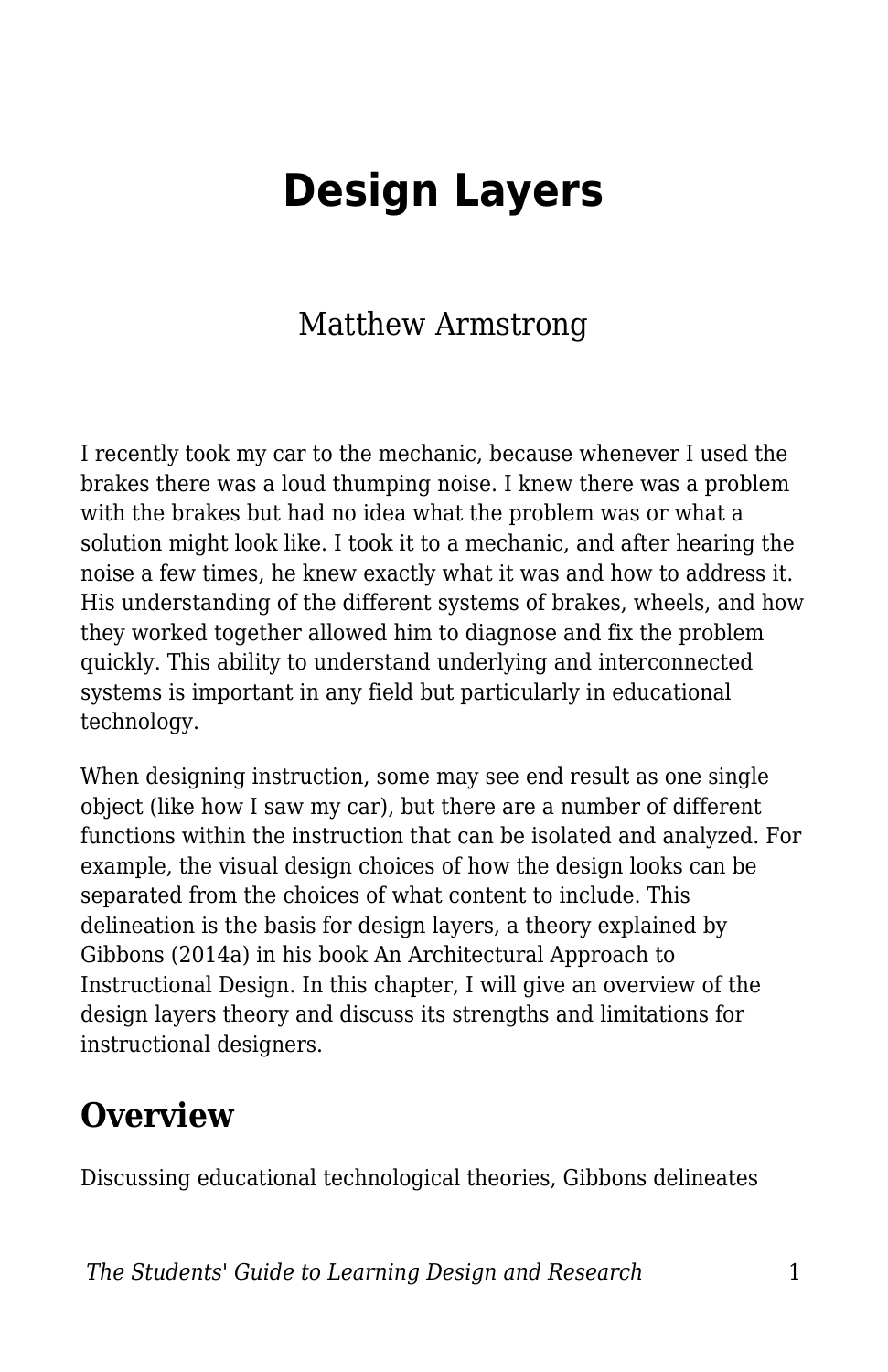between two different types: domain theories and design theories (Gibbons, 2014a). Domain theories are specific to a particular field, such as ADDIE in instructional design. Design theories, on the other hand, are not limited to a particular field and "are prescriptive in nature, in the sense that they offer guidelines as to what method(s) to use to best attain a given goal" (Reigeluth, 1999, p. 7). Design layers is a design theory in that it sets forth a framework in which multiple domain theories can be applied.

Gibbons describes seven specific layers that designers can apply to almost all instruction. While each discipline will have unique layers and sub-layers, Gibbons and Rogers make clear that the seven layers of their framework are the most general, universal, and cross-cutting principles (Gibbons & Rogers, 2009). The layers are content, strategy, representation, control, message, data management, and media logic. Figure 1 shows how each of the layers intersects with the others. The illustration emphasizes that while each layer is separate, they overlap and interact in multiple ways. In order to better conceptualize how each layer functions, I will explain them within the context of an online HTML course from Lynda.com.

#### Figure 1

A Visual Representation of the Seven Design Layers and How They Interact with One Another. G. S. Williams (Personal Communication, May 16, 2017)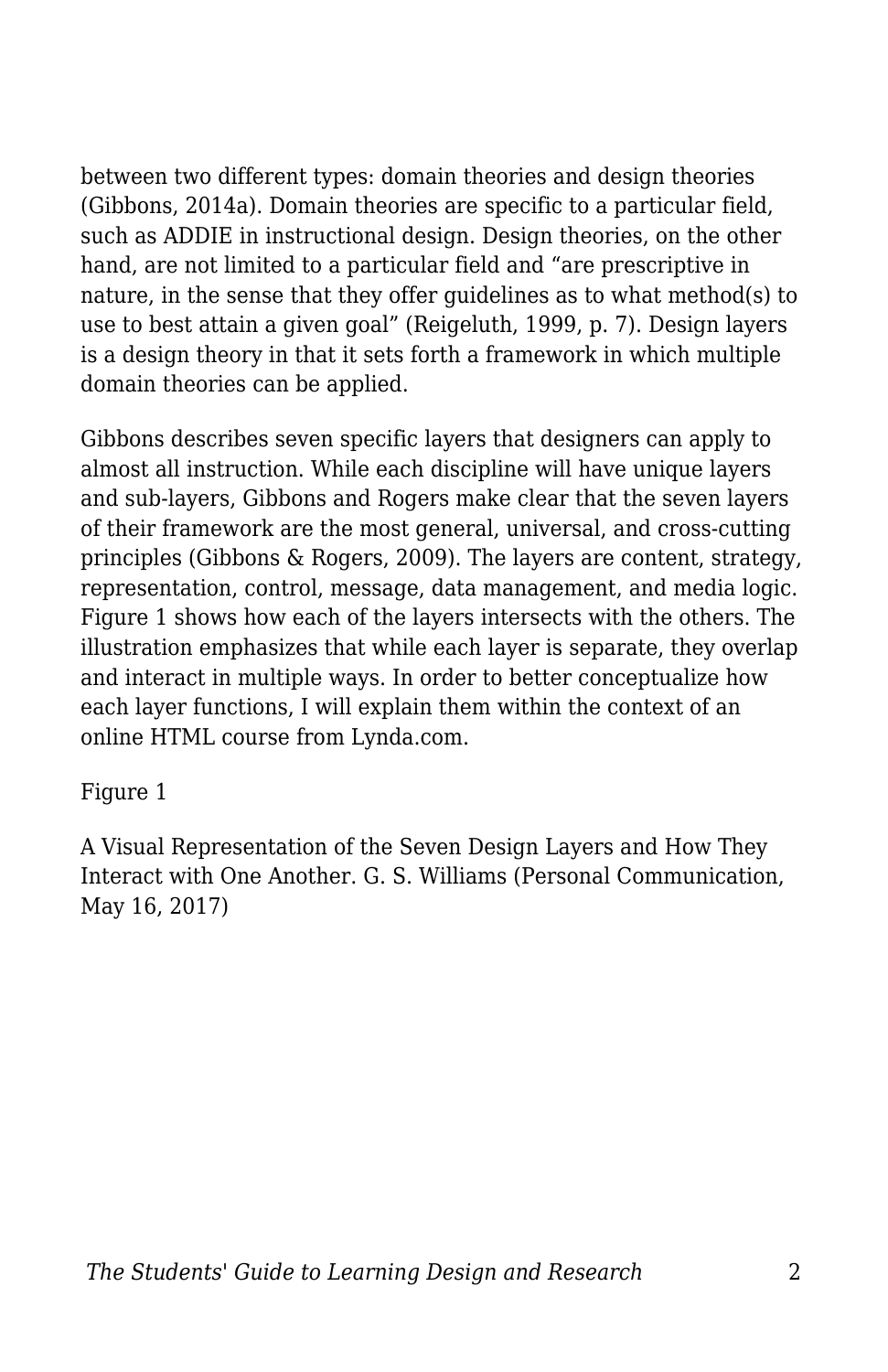

#### **Content Layer**

The content layer is one of the most visible layers, and it consists of the subject matter, facts, or ideas that the designer is trying to convey. It does not deal with how the knowledge is conveyed but simply denotes the underlying material that will be shared. For the Lynda course, this layer would consist of the fundamentals of HTML programming such as basic tags, resources, etc.

#### **Strategy Layer**

The strategy layer focuses on the best way to convey the content or message. Technically, almost every other layer has strategic decisions, but it is important to make the distinction in how the choices are made. Designers have a particular goal and must make decisions about how to achieve that goal. Lynda.com has a global strategy for all of their lessons in the way they provide tutorial videos with additional practice files if the lesson permits it. Within that framework, each instructor would also have their own strategy layer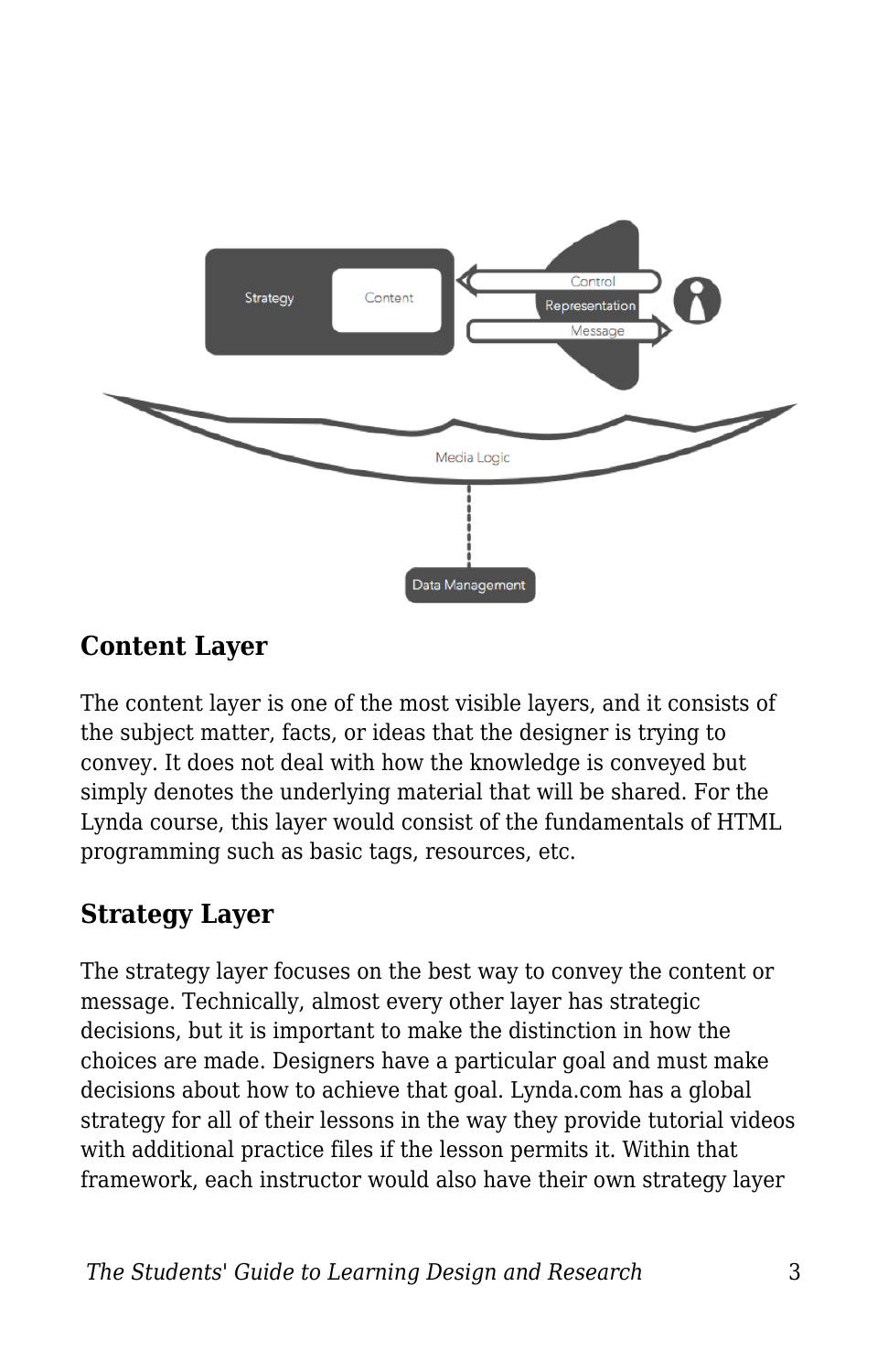in deciding how to format the class, the order and depth of each topic, and which exercise files to offer. In addition to instructional videos, this particular HTML course allows the use of a coding window where the user can manipulate the code and see their changes in real time. These decisions of how to best accomplish the original instructional goal lie within the strategy layer.

#### **Representation Layer**

Responding to those choices, the representation layer entails what is actually seen and heard. Gibbons describes it as "the only tangible layer of a design" (Gibbons, 2014a, p. 35). Designers must choose all the visual elements and understand how those choices contribute to the strategy layer. For the Lynda course, the elements of this layer consist of the visual aesthetics, video editing, presenter, and many other choices.

#### **Control Layer**

As the designer creates instruction, they provide the format in which the learner will be able to interact with the instructor or computer presenting the information. The control layer consists of these inputs and actions from the learner that affect how the course is delivered. Within the Lynda course, users can pause, rewind, or adjust the speed of the tutorial video. They do not have to wait for a video to finish before moving on. All of these options of choice and feedback for the user make up the control layer.

#### **Message Layer**

While control deals with the the choices coming from the learner, the message dictates what ideas are being transmitted from the instruction. This layer is "one side of a two-lane highway that connects learner with instruction. The other lane is the control layer. Together, the message layer and the control layer supply the channel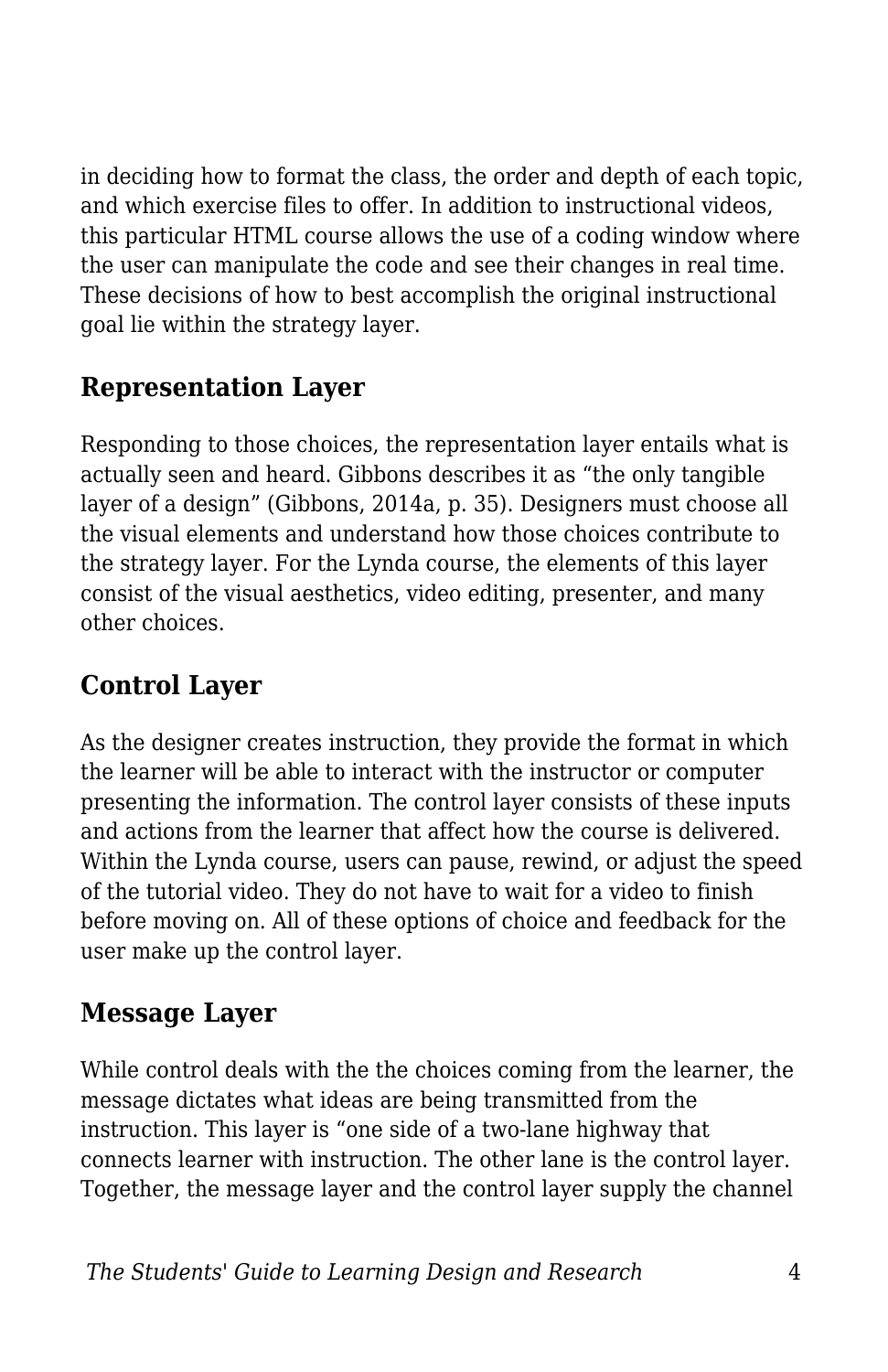through which instructional conversations take place" (Gibbons, 2014a, p. 37). There are direct messages Lynda has about the HTML content; each chapter title, for instance, could be seen as a message. What is important to consider in this layer is in the implicit messages: mainly that the message of the designer might not be the message the student receives. For example, if the HTML course were to be extremely complicated, the instructor might think they are sending messages of detail, depth, and complexity, while in reality the only message the learner receives is that HTML is extremely complicated.

#### **Data Management Layer**

All of these interactions produce a certain amount of data. This layer deals with how the data are recorded and analyzed. While Lynda doesn't openly share how they track their users' data, it is likely that designers at Lynda are observing a wide variety of analytics, such as how many people take the HTML class and how long it takes them to complete each section. How Lynda then chooses to analyze and apply that information would all be contained in the data management layer.

#### **Media-Logic Layer**

As shown in Figure 1, media logic is connected to each layer in that it drives the coordination for all of the layers acting together. Whether the instruction will involve a human presenter, a guiding technology, or both, they each "operate according to some set of instructions—either programmed or in the form of teaching directions or teaching habits" (Gibbons, 2014a, p. 45). Acting as the shell for each of the layers, media-logic defines how the representation, message, content, and data can all be packaged into one product or experience. Designers must make choices on the environment, the infrastructure, and whether or not the setting enables each layer to function. Lynda uses their own video hosting software instead of linking to Youtube or Vimeo, which allows them more flexibility to execute the course according to their needs. Since users may be on a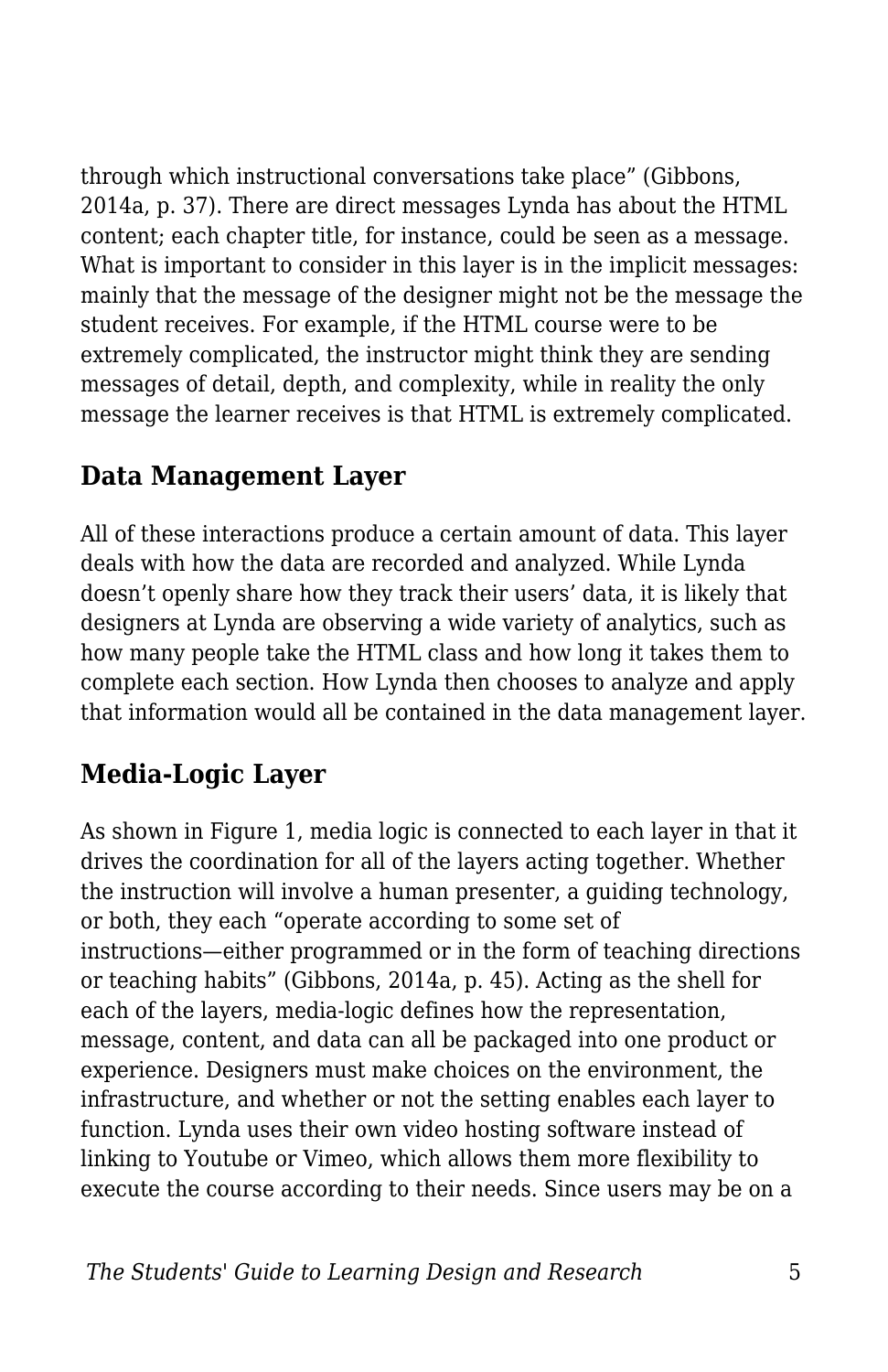phone or laptop, their classroom setting is constantly changing, and they must be able to adapt.

### **Strengths**

#### **Adapting To A Changing Field**

A layers view of instruction is helpful for a designer, because when learning is understood on a functional level, it is much easier to adapt to a constantly changing field. New technologies and theories are entering the field at a rapid pace. The surge of technology advancement in the past decade has not only changed what materials students use to learn but has also drastically affected the way they communicate. With a layers perspective, designers are less likely to be distracted by new technology or theories, because they can delineate between what is new and what is a new manifestation of something more fundamental.

#### **Adapting A Design**

As designers evaluate their work with an understanding of layers, they can be more precise in addressing what is wrong. Like a mechanic diagnosing a car, a designer's ability to address an issue relies on their understanding of a product's different systems. Often a faulty design can appear to have one solution, but further investigation may show that there are multiple interconnected layers involved. Knowing each layer can expand the designer's vision and vocabulary of the product and is useful for diagnosing problems.

Additionally, an understanding of layers can help a designer more readily adapt to new technologies. For example, if a history teacher uses a particular technology to teach a set of principles, when the time comes to switch technologies, the process will be much easier if the teacher has a strong foundation in each of the other layers. The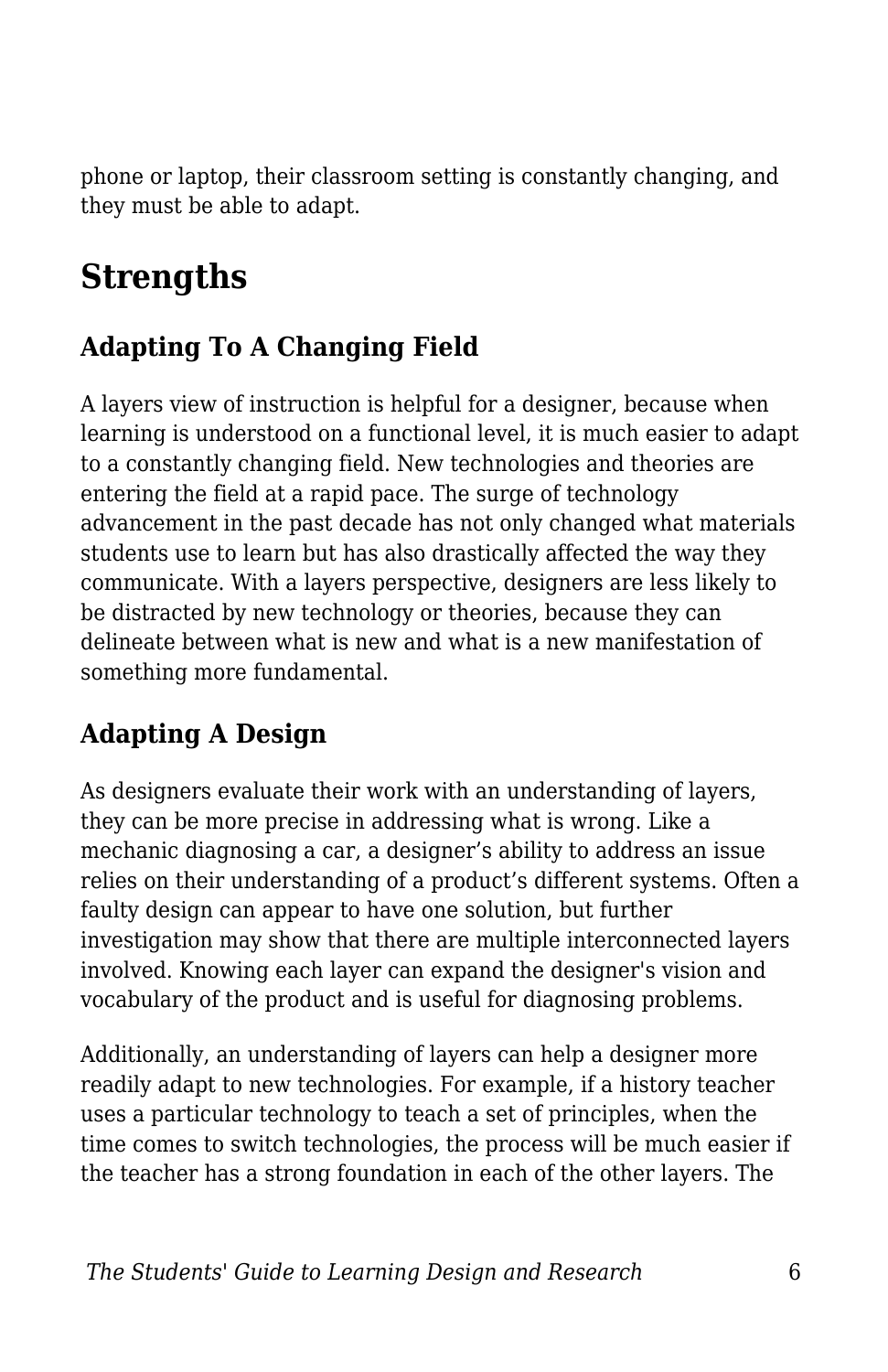overall strategic execution might change, but the content and messages can remain intact.

#### **Modularity**

Separating design into individual layers also helps in the production process. Separating out the design responsibilities can make the process less expensive and more efficient. The computer industry thrived on this model in the 1960s (Gibbons, 2014a). Stepping away from one all-encompassing machine, companies began producing individual parts, such as RAM and the hard drive, that could be switched out, allowing for cheaper parts and better testing of new ideas. Similarly, within instruction, designers can produce more work by focusing on individual layers. Visual templates can be mass produced, allowing enough flexibility for a variety of content inputs.

## **Limitations**

#### **No Linear Direction**

If a designer focuses solely on layers, it will be difficult to efficiently move through the design process as there is no concrete step-by-step sequence to follow. This is difficult for companies that need linear and straightforward processes to keep moving products along. Care must be taken to have a reasonable balance of layer theory within project management principles.

Furthermore, since each company or educational institution has a distinct environment with unique needs, it can be difficult to know which layers to focus on. Gibbons (2003) asks the following:

Is there a right layer priority in designs? Should designers always be counseled to enter the design task with layer in mind? It is not possible to say, because design tasks most often come with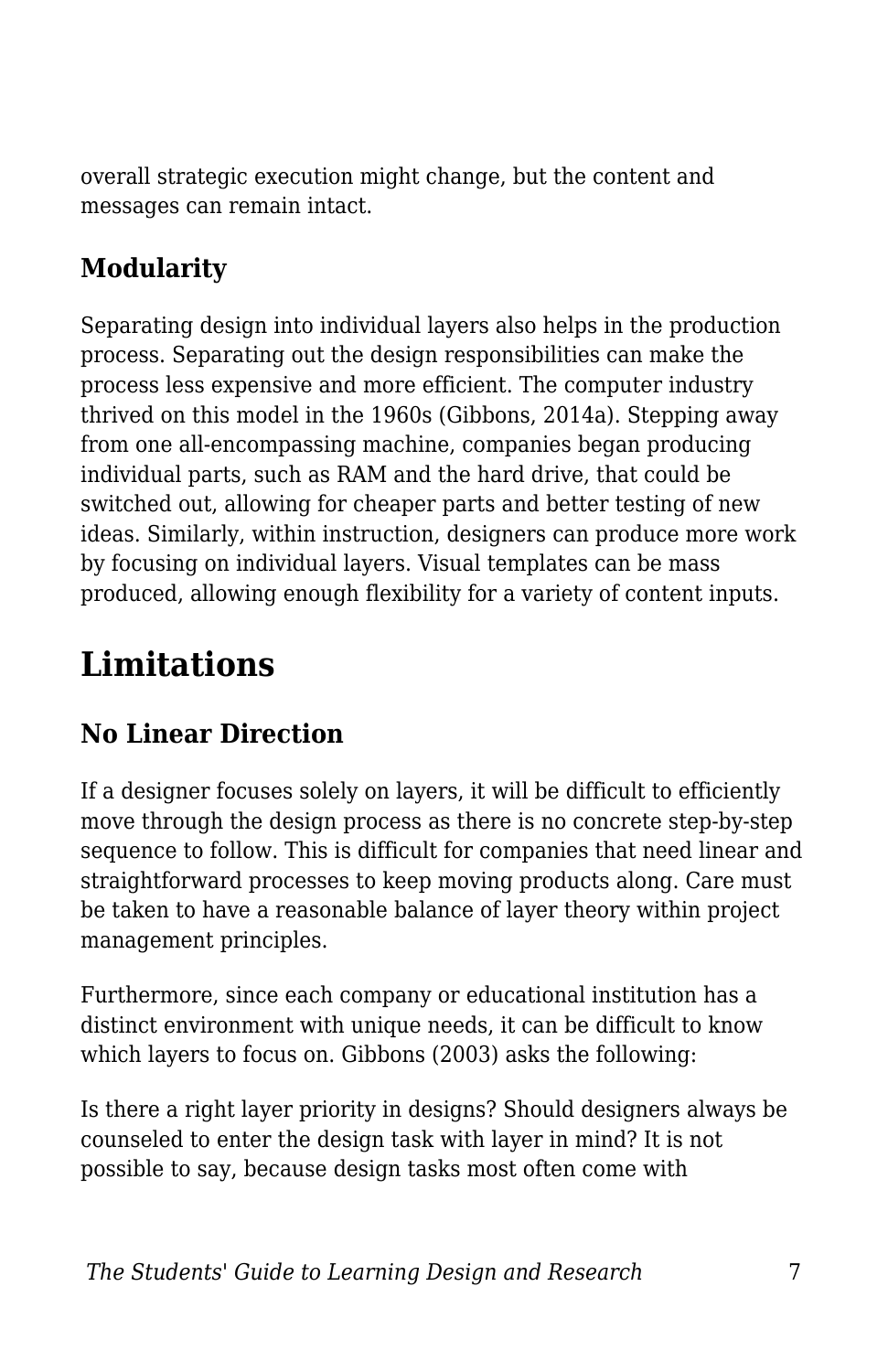constraints attached, and one of those constraints may predetermine a primary focus on a layer. (p. 24)

This lack of specificity in application can be a hinderance for adoption as it can be difficult for a designer or a company to use the ideas long enough to understand how the layers apply to them.

#### **New Theory Drawbacks**

While Dr. Gibbons has been writing journal articles about design layers for a number of years, his book that explains the architectural approach has only been out since 2014. The recency of the concept can also be a limitation. It often takes time, particularly in the education field, for new theories to be accepted and applied. As scholarly discussion progresses, ideas are tested and refined, allowing more people to see how a theory might apply to their specific situation. If the theory is not consistently used, it might become increasingly difficult to apply the principles in a constantly changing field.

### **Conclusion**

Despite the limitations of the design layers theory, it is an important concept for instructional designers to understand. While too much focus on the theory can limit the clarity in a process, it can likewise be limiting if a designer views their instruction without recognizing the delineation between layers. Particularly as the field progresses, there will be a high demand for designers who don't just know these layers but know how to recognize new layers. "A designer to an increasing extent will be required to be a problem solver who understands where new value is for the provider, the producer, and the consumer, and who is constantly looking ahead for opportunities to bring value to all of them" (Gibbons, 2014a, 409).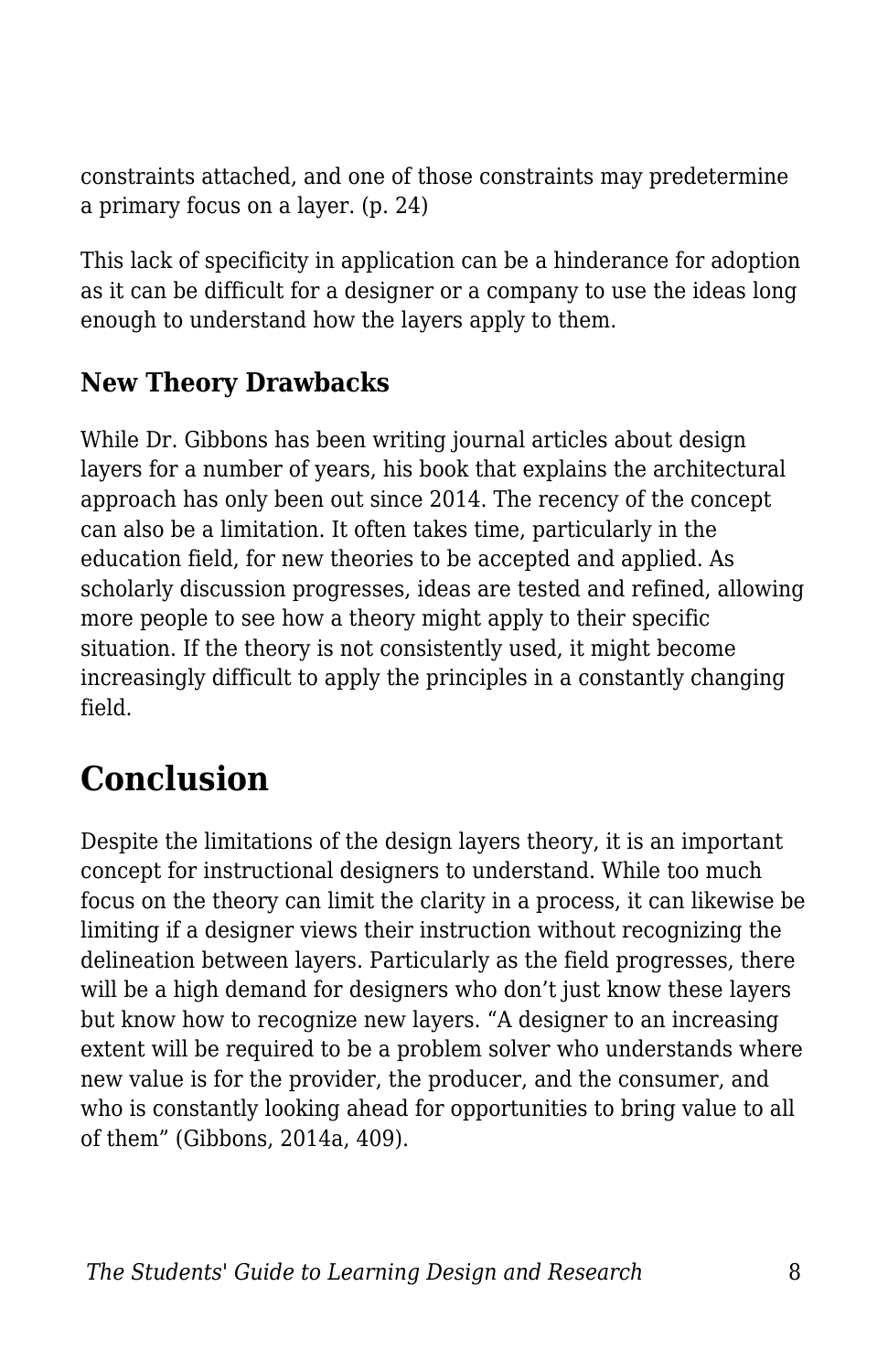#### **References**

- Gibbons, A. S. (2003). What and how do designers design? TechTrends, 47(5), 22–25.
- Gibbons, A. S. (2014a). An architectural approach to instructional design. New York, NY: Routledge.
- Gibbons, A. S. (2014b). Eight views of instructional design and what they should mean to instructional designers. In B. Hokanson & A. Gibbons (Eds.), Design in educational technology (pp. 15–36). New York, NY: Springer International Publishing.
- Gibbons, A. S., & Rogers, P. C. (2009). The architecture of instructional theory. In C. Reigeluth & A. Carr-Chellman (Eds.), Instructional-design theories and models, (Vol. iii, pp. 305–326). New York, NY: Routledge.
- Reigeluth, C. M. (1999). What is instructional-design theory and how is it changing?. In C. Reigeluth (Ed.) Instructional design theories and models (Vol. ii, pp. 5–30). Mahwah, NJ: Lawrence Erlbaum Associates, Inc.